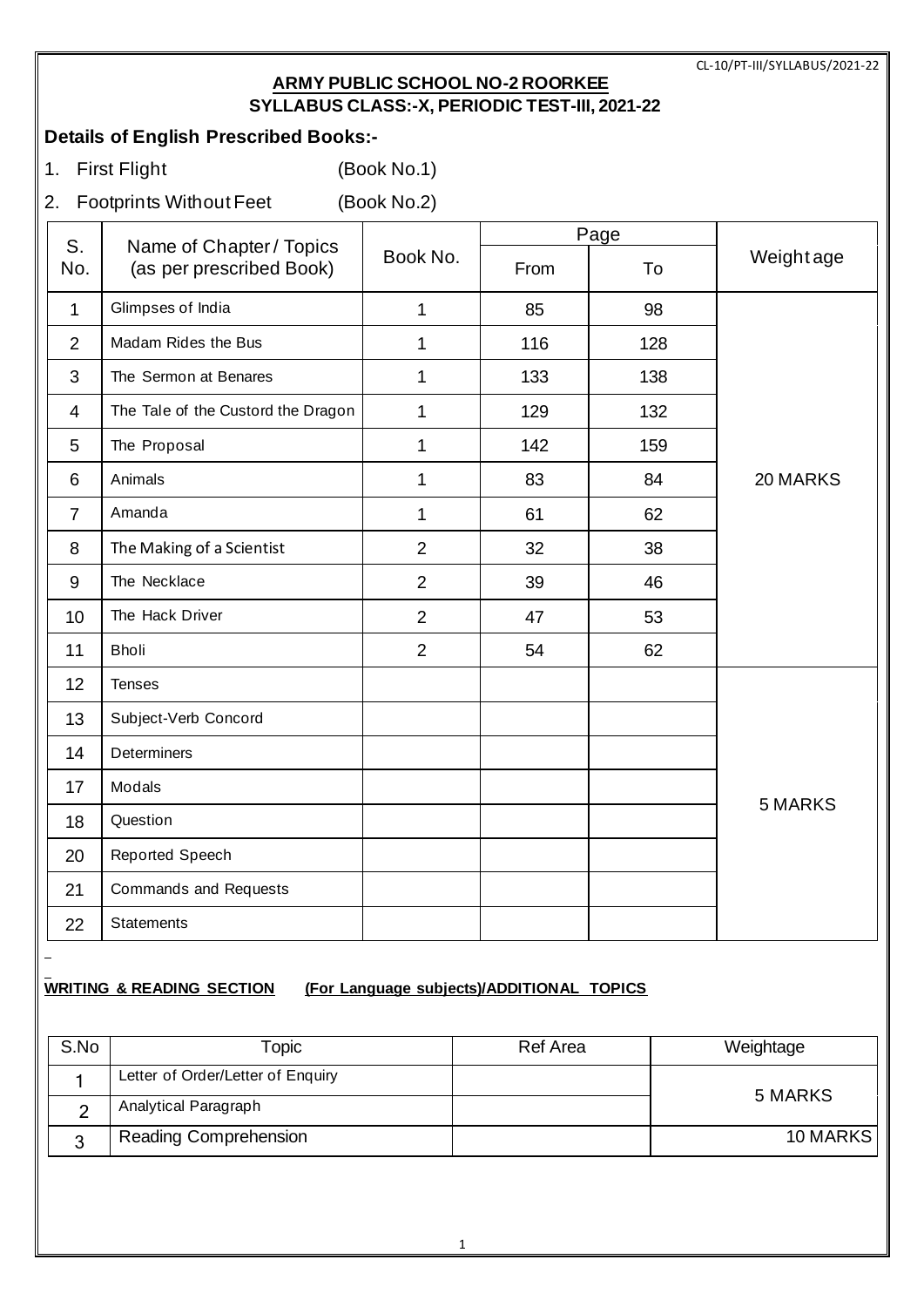### **Details of Hindi Prescribed Books:-**

|                | 1. स्पर्श भाग - 2<br>(Book No.1) |             |      | 2. संचयन भाग - 2 | (Book No.2) |
|----------------|----------------------------------|-------------|------|------------------|-------------|
|                | (Book No.3)<br>3. व्याकरण पाठ्य- |             |      |                  |             |
| S.             | Name of Chapter / Topics         | <b>Book</b> |      | Page             |             |
| No.            | (as per prescribed Book)         | No.         | From | To               | Weightage   |
|                | स्पर्श भाग - 2                   | 1           |      |                  | 8 अंक       |
| $\mathbf 1$    | मनूष्यता<br>(पद्य)               |             | 19   | 24               |             |
| $\overline{2}$ | पर्वत प्रदेश में पावस<br>(पदय)   |             | 25   | 30               |             |
| 3              | कर चले हम फ़िदा (पदय)            |             | 41   | 45               |             |
| $\overline{4}$ | पतझर में टूटी पतियाँ,            | 1           | 118  | 123              |             |
|                | झीन की देन (गद्य)                |             |      |                  |             |
| 5              | कारतूस (गद्य)                    | 1           | 127  | 134              |             |
|                | संचयन भाग - 2                    |             |      |                  | 6 अंक       |
| 6              | हरिहर काका                       | 2           | 1    | 19               |             |
| $\overline{7}$ | सपनों के से दिन                  | 2           | 20   | 31               |             |
| 8              | टोपी शुक्ला                      | 2           | 31   | 44               |             |

*न*ोट : बोर्ड पैटर्न के अनुसार स्पर्श और संचयन से मिलाकर 14 अंक के प्रश्न पूछे जाएंगें | इनमें 8 अंक स्पर्श के एवं 6 अंक संचयन **के होंगें | ववद्यार्थी सभी पाठों क तैयार करेंगें | 26 अंक रचनात्िक लेखन खंर् से हैं जजनका भारांक नीचे दिया गया है |**

#### **WRITING SECTION** (For Language subjects)/ADDITIONAL TOPICS

| S.No | Topic                       | <b>Ref Area</b>      | Weightage |
|------|-----------------------------|----------------------|-----------|
|      | अन्च्छेद लेखन (100-150शब्द) | व्याकरण पाठ्य-पुस्तक | 6 अंक     |
| 2    | औपचारिक पत्र (80-100 शब्द)  | व्याकरण पाठ्य-पुस्तक | 5 अंक     |
| 3    | सूचना लेखन (40-50 शब्द)     | व्याकरण पाठ्य-पुस्तक | 5 अंक     |
|      | विज्ञापन लेखन               | व्याकरण पाठ्य-पुस्तक | 5 अंक     |
| 5    | लघुकथालेखन(80-100 शब्द)     | व्याकरण पाठ्य-पुस्तक | 5 अंक     |

# **Details of Mathematics Prescribed Books:-**

1.NCERT:- TEXTBOOK OF CLASS X (Book No.1)

| S.  | Name of Chapter / Topics   |          |      | Page |           |
|-----|----------------------------|----------|------|------|-----------|
| No. | (as per prescribed Book)   | Book No. | From | To   | Weightage |
|     | <b>QUADRATIC EQUATIONS</b> |          | 70   | 92   | 10        |
| 2   | ARITHMETIC PROGRESSION     |          | 93   | 116  | 12        |
| 3   | <b>CIRCLES</b>             |          | 206  | 215  | 8         |
| 4   | <b>STATISTICS</b>          |          | 260  | 294  | 10        |